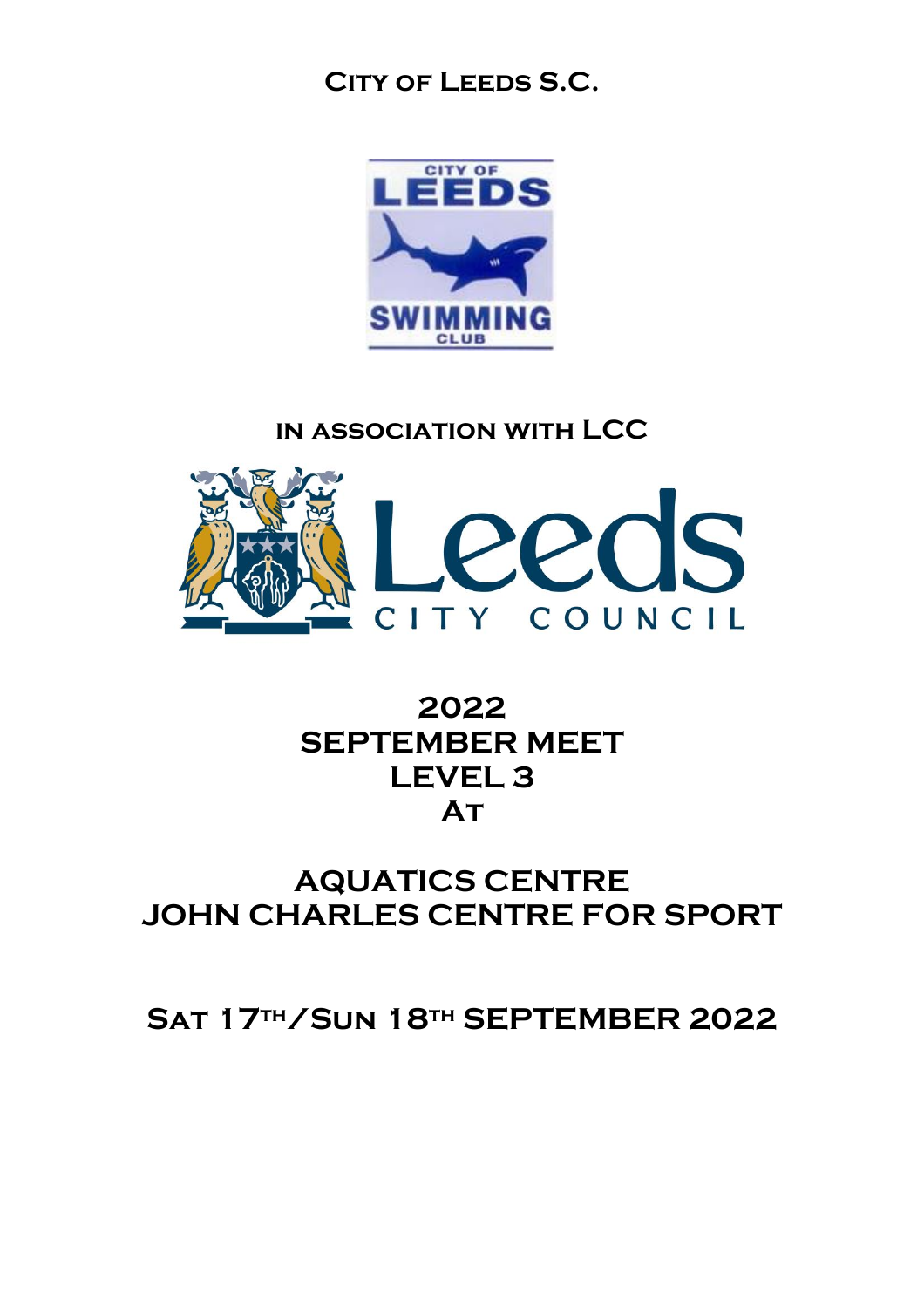### **City of Leeds S.C. September Meet 2022**

| <b>DATES</b>                | Saturday 17th and Sunday 18th September 2022                                                                                                                                                       |
|-----------------------------|----------------------------------------------------------------------------------------------------------------------------------------------------------------------------------------------------|
| <b>VENUE</b>                | <b>Aquatic Centre</b><br>John Charles Centre for Sport, Middleton Grove<br>Leeds, LS11 5DJ                                                                                                         |
| <b>FACILITIES</b>           | 10 lane 25m Pool, Anti-wave lane ropes and<br>Electronic timing. Swim Down Facilities will<br>be available.                                                                                        |
| <b>MEET DIRECTOR</b>        | Anna Darnell                                                                                                                                                                                       |
| <b>POSTAL ENTRIES</b>       | FAO Kevin Schofield<br>John Charles Aquatics Centre,<br>Middleton Grove, Leeds, LS11 5DJ                                                                                                           |
| <b>SPORTSYSTEMS ENTRIES</b> | leedsentries@gmail.com                                                                                                                                                                             |
| <b>AGE GROUPS</b>           | <b>BOYS</b><br>9, 10, 11, 12, 13, 14, 15, 16/OV Years<br><b>GIRLS</b><br>9, 10, 11, 12, 13, 14, 15, 16/OV Years                                                                                    |
| <b>EVENTS</b>               | ALL Events Mixed Gender & Age Groups<br><b>ALL Heat Declared Winners</b><br>50m/100m/200m all strokes<br>400m Freestyle<br>200m IM/400m IM                                                         |
| <b>AWARDS</b>               | Medals to 1 <sup>st</sup> three in each age group.                                                                                                                                                 |
| <b>PURPOSE OF THE MEET</b>  | To enable athletes to achieve times suitable for entry into<br>Regional and County Championships and other meets at<br>Level 1 or Level 2.                                                         |
| <b>FEES</b>                 | £7.50 per event (SportSystem entry files, via email)<br>£8.50 per event (individual postal entries and individual<br>emailed entries, Cheques payable to "City of Leeds<br><b>Swimming Club"</b> ) |
|                             | $C = 1$ $C = 1$ $1$ $C = 1$ $1$                                                                                                                                                                    |

Coaches passes for the weekend are £25 (Includes a Programme, start sheets as well as Lunch and refreshments)

### **CLOSING DATE FRIDAY 29th JULY 2022**

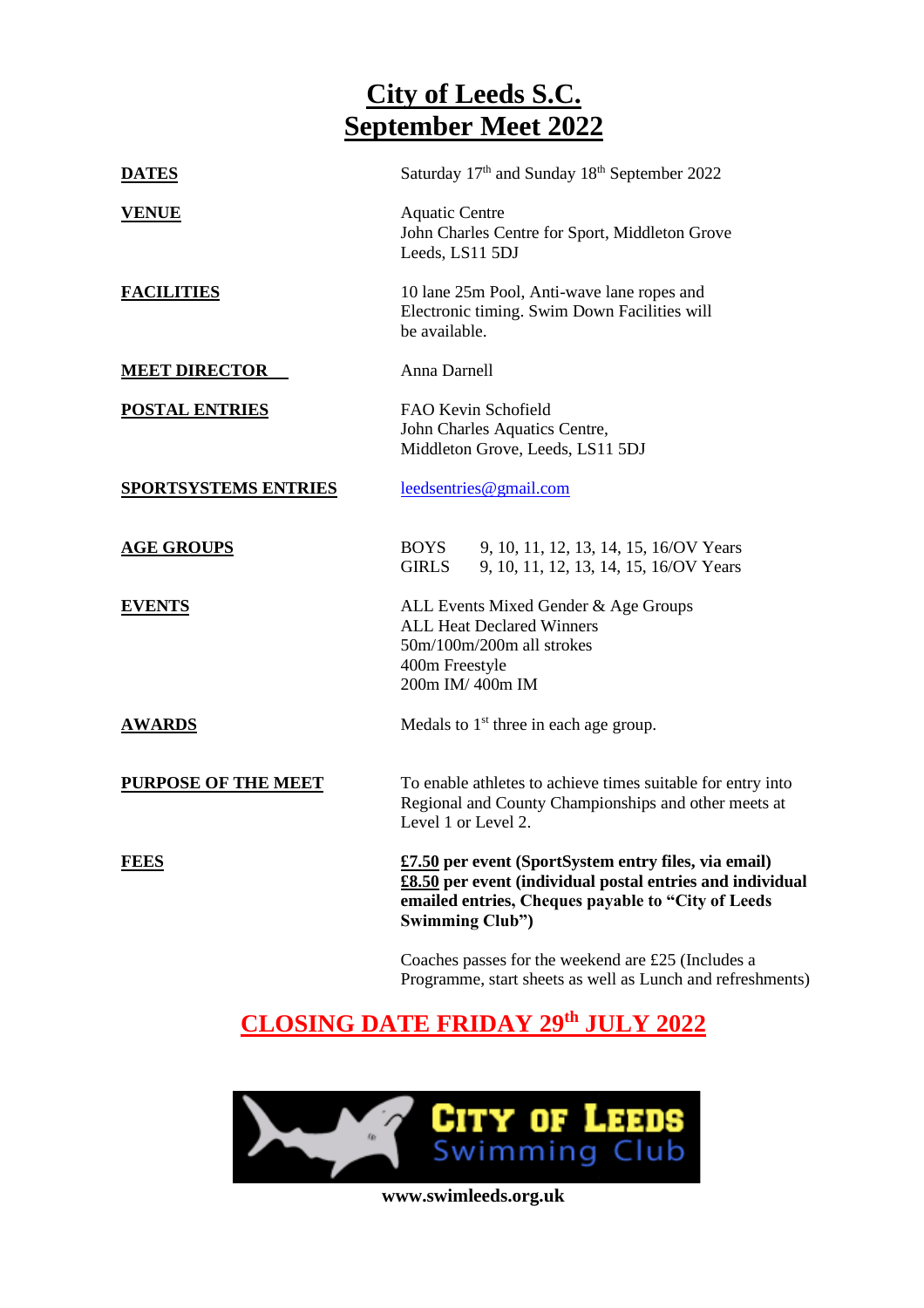**City of Leeds S.C. September Meet 2022**

Event Schedule

# **Morning Sessions Warm Up: 8:00am, Start 9:00am**

## **Session Three<br>Sunday 18th September 2022 Saturday 17<sup>th</sup> September 2022**<br> **Sunday 18<sup>th</sup> September 2022**<br> **Warm Up: 8:00am, Start 9:00am**<br> **Warm Up: 8:00am, Start 9:00am**

| Mixed | 13/OV    | $400m$ IM         | Mixed | $12$ /UN | 400m IM           |
|-------|----------|-------------------|-------|----------|-------------------|
| Mixed | $12$ /UN | 200m IM           | Mixed | 13/OV    | $200m$ IM         |
| Mixed | 13/OV    | 100m Breaststroke | Mixed | $12$ /UN | 100m Breaststroke |
| Mixed | $12$ /UN | 100m Backstroke   | Mixed | 13/OV    | 100m Backstroke   |
| Mixed | 13/OV    | 200m Freestyle    | Mixed | $12$ /UN | 200m Freestyle    |
| Mixed | $12$ /UN | 200m Butterfly    | Mixed | 13/OV    | 200m Butterfly    |
| Mixed | 13/OV    | 50m Butterfly     | Mixed | $12$ /UN | 50m Butterfly     |
| Mixed | $12$ /UN | 50m Breaststroke  | Mixed | 13/OV    | 50m Breaststroke  |
|       |          |                   |       |          |                   |

#### **Afternoon Session**

**Session Two**<br>Session Four<br>Sunday 18<sup>th</sup> September 2022<br>Sunday 18<sup>th</sup> September 2022 **Saturday 17<sup>th</sup> September 2022 Sunday 18<sup>th</sup> September 2022 Warm Up: 8:00am, Start 9:00am Warm Up: 8:00am, Start 9:00am** 

| Mixed | $12$ /UN | 400m Freestyle    | Mixed | 13/OV    | 400m Freestyle    |
|-------|----------|-------------------|-------|----------|-------------------|
| Mixed | 13/OV    | 200m Breaststroke | Mixed | $12$ /UN | 200m Breaststroke |
| Mixed | 12/UN    | 100m Butterfly    | Mixed | 13/OV    | 100m Butterfly    |
| Mixed | 13/OV    | 100m Freestyle    | Mixed | $12$ /UN | 100m Freestyle    |
| Mixed | $12$ /UN | 200m Backstroke   | Mixed | 13/OV    | 200m Backstroke   |
| Mixed | 13/OV    | 50m Backstroke    | Mixed | $12$ /UN | 50m Backstroke    |
| Mixed | $12$ /UN | 50m Freestyle     | Mixed | 13/OV    | 50m Freestyle     |

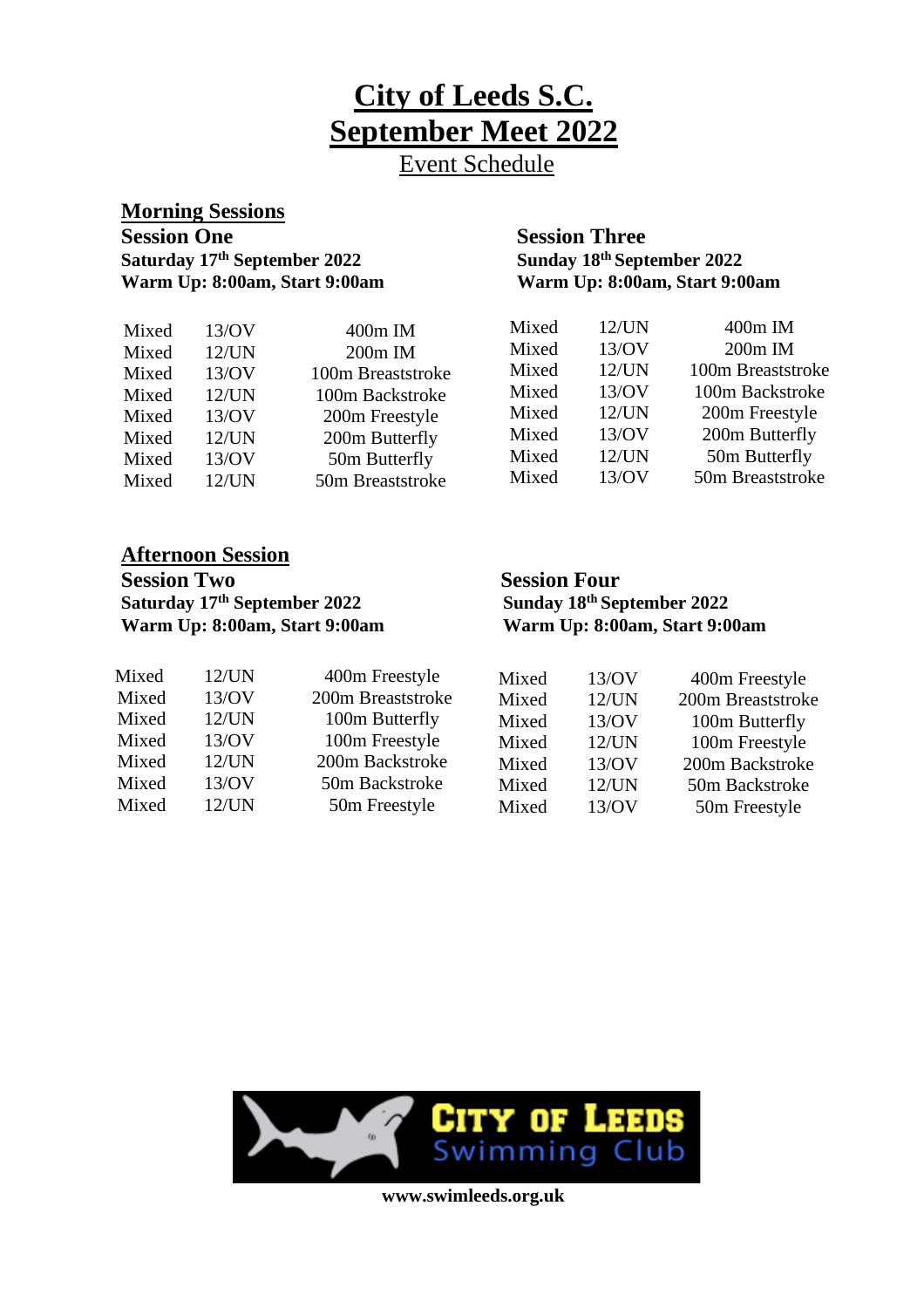### **City of Leeds S.C. September Meet 2022** Meet Conditions

- 1. This meet is held under ASA Laws and ASA Technical Rules.
- 2. All competitors must be registered with the ASA or their own national association as appropriate.
- 3. Age as of  $18<sup>th</sup>$  September 2022.
- 4. This meet will be run using the linked Sportsystems software, please use a training time where no time is available. **Converted short course times can be used and the Sportsystem entry file will be produced to accept these times. The SportSystems File will be released on the 12/07/2022.**
- 5. The promoter reserves the right to limit entries to meet gala license timing restrictions. Where this rule is invoked, the meet will be filled on based on **FIRST COME, FIRST SERVED**. Rejections will be made in each event rather than by club to ensure the smooth running of the competition. Events chosen for restrictions will be at the meet organisers' discretion.
- 6. All entries and rejections will be posted on the City of Leeds Swimming Club Website
- 7. Any Electronic or postal entries received after the closing date will not be accepted.
- 8. BACS Payments should be made using the appropriate club code. For this Meet it is **SSP22(Your Club Code)** Your club code is something we will use to identify your payment e.g Leeds = COLEEDS (SSP22COLEEDS).
- 9. Bank Details for BACS payments are Sort Code: 402733, Account No: 41552961
- 10. Withdrawals
	- Heats Must notify the meet desk before the start of the warm up. Email: [leedsentries@gmail.com](mailto:leedsentries@gmail.com)
- 11. No poolside entries will be accepted.
- 12. All competitors must go through marshalling. If a competitor does not report to marshalling in time the event will proceed without the competitor.
- 13. Strictly no diving in or climbing over pads is permitted during warm up in the competition pool.
- 14. If cancellation of the event is necessary, then the only claim will be the entry fees paid.
- 15. Refunds will not be given for withdrawn swimmers, for entry errors or omissions attributable to the individual or their club. Only to individuals who can prove they are not fit to compete through evidence of a doctor's note may be given a refund.
- 16. A draft programme will be posted on the web site. All rejected swim refunds will be returned to the relevant clubs during the gala, or through BACS if requested.
- 17. The Referee's decision regarding the interpretation and judgement of any ASA rules or laws is final.

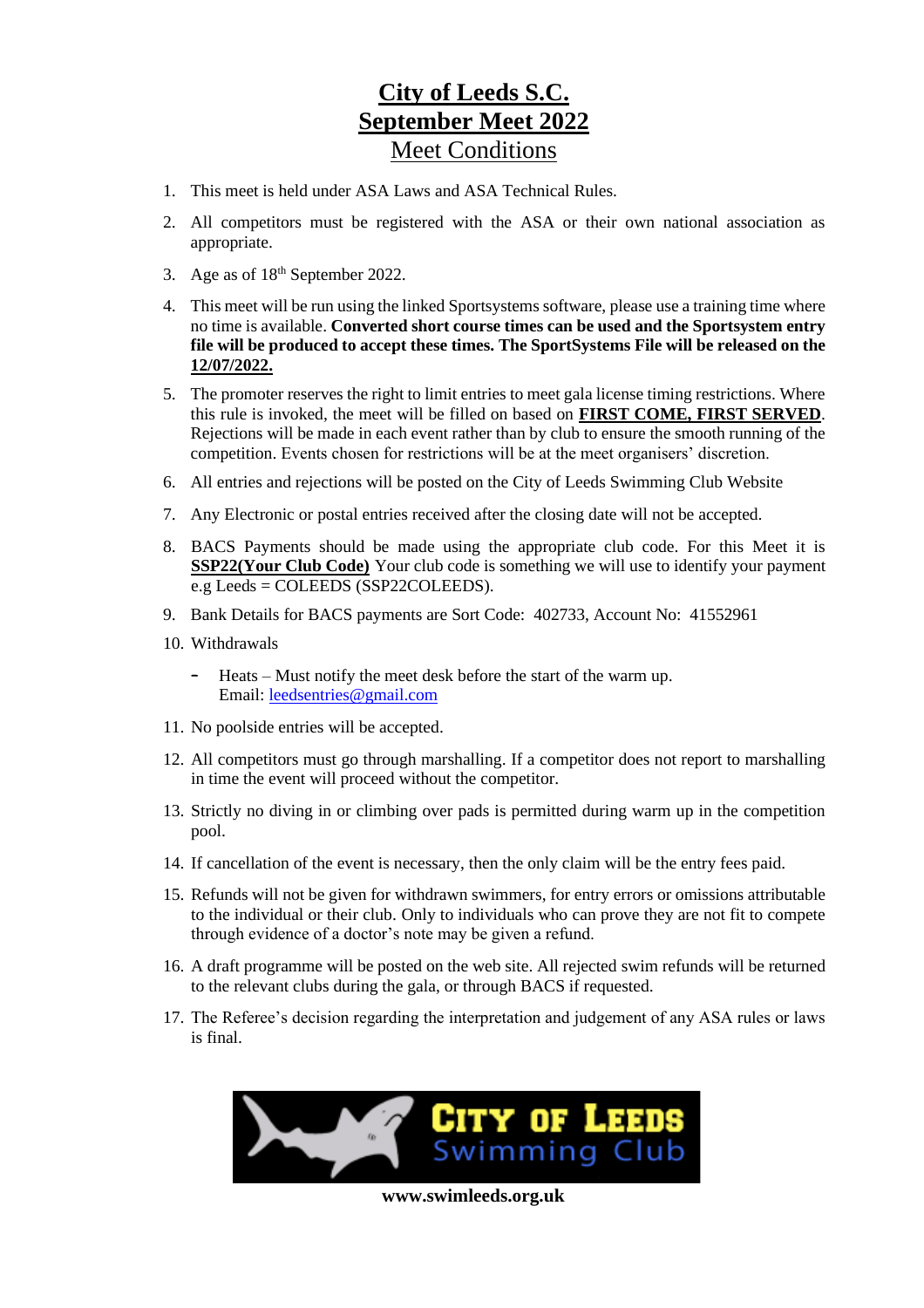- 18. City of Leeds Swimming Club accepts no responsibility for loss or damage to competitors personal belongings, how so ever caused, unless such damage is caused by the negligence of the City of Leeds Swimming Club.
- 19. City of Leeds Swimming Club and the Meet Organisers are not responsible for individual swimmers on poolside. All swimmers on poolside should be accompanied by a person with a coaches pass and who has had a DBS check.
- 20. If the event the competition is cancelled due to government restrictions, all entries will be refunded in full.
- 21. Spectators will only be allowed if Leeds City Council and current government guidelines allow.
- 22. "Over the top" starts will be used in the heats at the discretion of the promoter.
- 23. Backstroke ledges will be available and used at the promoter's discretion
- 24. No swimmers are allowed up to the balcony
- 25. Swimmers must wear footwear when leaving the pool area.
- 26. A mobile strobe will be available throughout the competition. Any competitor who needs to use it should notify the event referee prior to the start of the session.
- 27. The promoter reserves the right to refuse admission to any competitor or spectator.
- 28. Swimmers with a disability shall swim under IPC Rules.
- 29. Qualifying times for disability competitors are not required. However, entry times shall be submitted for the purpose of seeding the heats.
- 30. Personal Care Attendants/Coaches: Personal care attendants will only be permitted for swimmers in the following classes: S1, S2, S3, S4, S5 and S11. A swimmer in any of these classes may have both a coach and a personal care attendant present. No charge will be applied for personal care attendant. Poolside passes: coaches' passes shall attract the advertised fee. All coaches, chaperones and personal care attendants must conform to the Swim England child protection procedures and hold a current DBS certificate.
- 31. The competition format will be based on disability inclusion within the able-bodied programme i.e. there will be no separate events for swimmers with disabilities. All swimmers will be seeded in the heats according to their entry times. Disability competitors will be included within the results for their age group.
- 32. Officials are reminded that City of Leeds Swimming Club is an environmentally responsible club and aims to limit the use of single use plastic. Therefore, please do bring a water bottle, we will happily keep it filled up.
- 33. Any point not covered by these rules will be at the discretion of the Meet organisers.

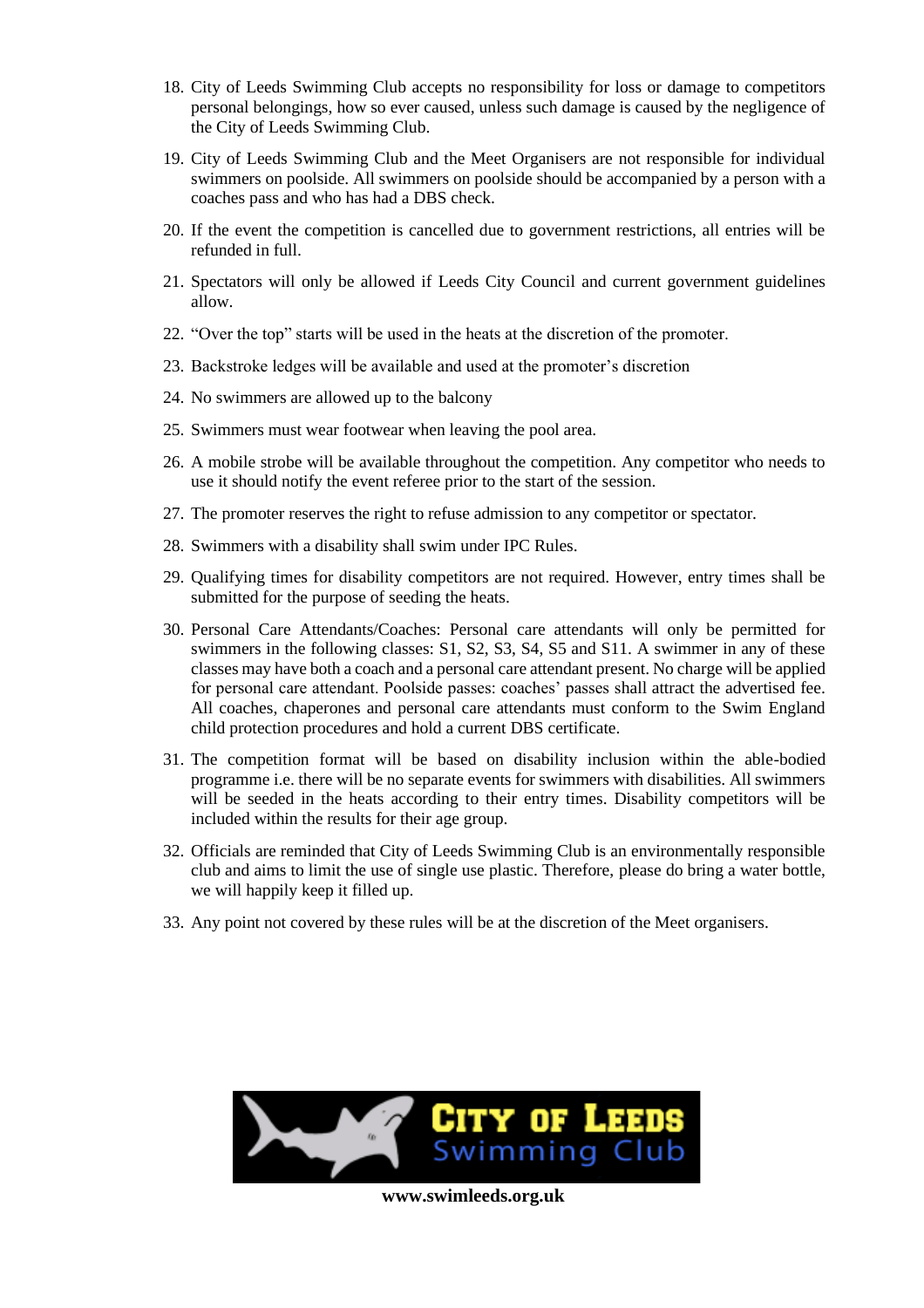

Upper Limit Times Swimmers must **NOT** be faster than the times listed below.

### SHORT COURSE TIMES (long course converted will be accepted)

| Events            | Male     |          |          |          |          |          |          |          |
|-------------------|----------|----------|----------|----------|----------|----------|----------|----------|
|                   | 9        | 10       | 11       | 12       | 13       | 14       | 15       | 16/O     |
| 50m Freestyle     | 00:32.37 | 00:32.37 | 00:28.43 | 00:28.39 | 00:26.27 | 00:25.31 | 00:24.76 | 00:22.43 |
| 100m Freestyle    | 01:11.92 | 01:11.92 | 01:04.06 | 01:02.41 | 00:59.31 | 00:55.82 | 00:54.27 | 00:50.65 |
| 200m Freestyle    | 02:36.29 | 02:36.29 | 02:20.93 | 02:16.55 | 02:05.53 | 02:03.65 | 01:57.53 | 01:53.10 |
| 400m Freestyle    | 05:26.09 | 05:26.09 | 04:57.71 | 04:47.84 | 04:26.92 | 04:19.07 | 04:08.18 | 04:00.83 |
| 50m Backstroke    | 00:37.01 | 00:37.01 | 00:33.70 | 00:31.86 | 00:30.31 | 00:29.29 | 00:27.52 | 00:26.27 |
| 100m Backstroke   | 01:19.04 | 01:19.04 | 01:13.28 | 01:09.74 | 01:04.68 | 01:01.89 | 00:59.37 | 00:55.02 |
| 200m Backstroke   | 02:51.77 | 02:51.77 | 02:37.19 | 02:31.36 | 02:20.76 | 02:15.82 | 02:08.21 | 02:00.79 |
| 50m Breaststroke  | 00:43.66 | 00:43.66 | 00:39.43 | 00:36.09 | 00:32.77 | 00:32.46 | 00:31.17 | 00:27.88 |
| 100m Breaststroke | 01:34.84 | 01:34.84 | 01:24.39 | 01:17.81 | 01:11.70 | 01:10.21 | 01:07.18 | 01:02.44 |
| 200m Breaststroke | 03:15.05 | 03:15.05 | 02:56.21 | 02:47.91 | 02:35.50 | 02:33.72 | 02:27.12 | 02:20.03 |
| 50m Butterfly     | 00:34.71 | 00:34.71 | 00:30.43 | 00:29.67 | 00:29.00 | 00:28.59 | 00:27.63 | 00:26.65 |
| 100m Butterfly    | 01:18.85 | 01:18.85 | 01:07.34 | 01:05.33 | 01:01.72 | 00:59.75 | 00:58.54 | 00:54.73 |
| 200m Butterfly    | 02:59.44 | 02:59.44 | 02:35.10 | 02:30.95 | 02:19.17 | 02:12.24 | 02:07.48 | 02:00.84 |
| 200m Ind. Medley  | 02:53.40 | 02:53.40 | 02:35.06 | 02:32.90 | 02:22.33 | 02:19.83 | 02:11.81 | 02:00.32 |
| 400m Ind. Medley  | 06:00.12 | 06:00.12 | 05:20.05 | 05:11.56 | 04:56.65 | 04:48.48 | 04:37.44 | 04:11.62 |

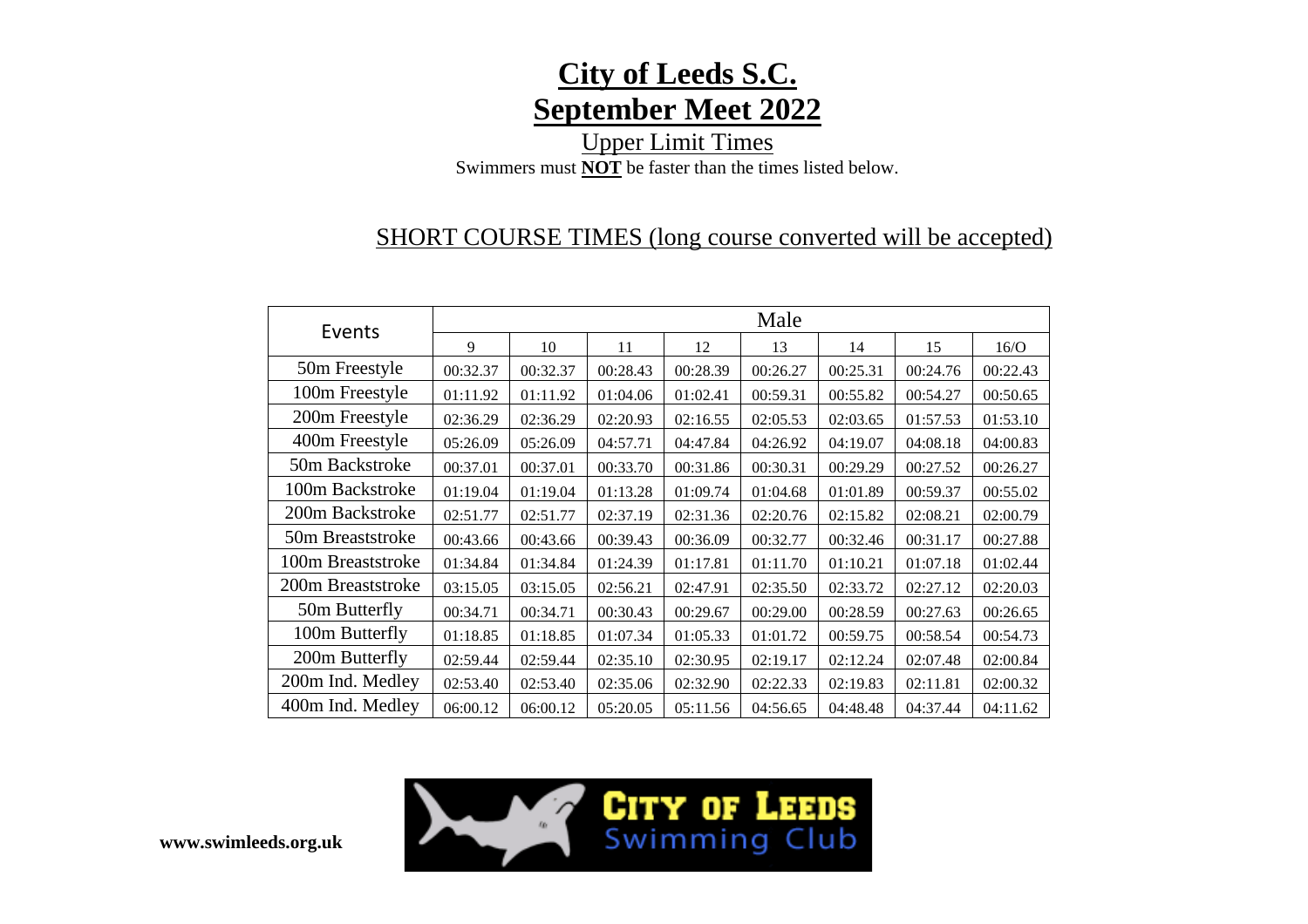

Upper Limit Times Swimmers must **NOT** be faster than the times listed below.

### SHORT COURSE TIMES (long course converted will be accepted)

| Events            | Female   |          |          |          |          |          |          |          |
|-------------------|----------|----------|----------|----------|----------|----------|----------|----------|
|                   | 9        | 10       | 11       | 12       | 13       | 14       | 15       | 16/O     |
| 50m Freestyle     | 00:33.80 | 00:33.80 | 00:29.74 | 00:28.91 | 00:28.05 | 00:27.46 | 00:26.62 | 00:25.56 |
| 100m Freestyle    | 01:10.40 | 01:10.40 | 01:05.10 | 01:02.44 | 00:59.81 | 00:59.11 | 00:56.93 | 00:55.77 |
| 200m Freestyle    | 02:30.50 | 02:30.50 | 02:18.22 | 02:13.91 | 02:05.12 | 02:04.58 | 02:03.14 | 01:58.05 |
| 400m Freestyle    | 05:26.97 | 05:26.97 | 05:04.32 | 04:37.87 | 04:19.21 | 04:18.84 | 04:15.75 | 04:08.40 |
| 50m Backstroke    | 00:38.90 | 00:38.90 | 00:35.81 | 00:32.98 | 00:31.64 | 00:30.46 | 00:29.54 | 00:28.20 |
| 100m Backstroke   | 01:20.32 | 01:20.32 | 01:14.28 | 01:08.57 | 01:05.38 | 01:04.09 | 01:04.11 | 00:59.68 |
| 200m Backstroke   | 02:45.86 | 02:45.86 | 02:38.21 | 02:29.79 | 02:16.64 | 02:15.31 | 02:14.78 | 02:09.62 |
| 50m Breaststroke  | 00:42.25 | 00:42.25 | 00:37.17 | 00:34.49 | 00:34.33 | 00:33.81 | 00:33.38 | 00:31.84 |
| 100m Breaststroke | 01:24.71 | 01:24.71 | 01:21.06 | 01:14.20 | 01:13.11 | 01:12.88 | 01:10.85 | 01:08.88 |
| 200m Breaststroke | 03:02.01 | 03:02.01 | 02:54.89 | 02:38.98 | 02:36.70 | 02:35.22 | 02:30.36 | 02:26.07 |
| 50m Butterfly     | 00:36.62 | 00:36.62 | 00:33.42 | 00:29.40 | 00:29.28 | 00:28.61 | 00:27.55 | 00:27.55 |
| 100m Butterfly    | 01:20.55 | 01:20.55 | 01:16.92 | 01:04.97 | 01:04.57 | 01:03.75 | 01:00.56 | 01:00.14 |
| 200m Butterfly    | 03:00.43 | 03:00.43 | 02:51.69 | 02:23.13 | 02:17.18 | 02:15.20 | 02:13.87 | 02:11.02 |
| 200m Ind. Medley  | 02:55.14 | 02:55.14 | 02:41.29 | 02:25.88 | 02:20.49 | 02:20.00 | 02:15.69 | 02:14.48 |
| 400m Ind. Medley  | 06:00.78 | 06:00.78 | 05:41.93 | 05:08.59 | 04:56.62 | 04:54.25 | 04:47.79 | 04:41.49 |

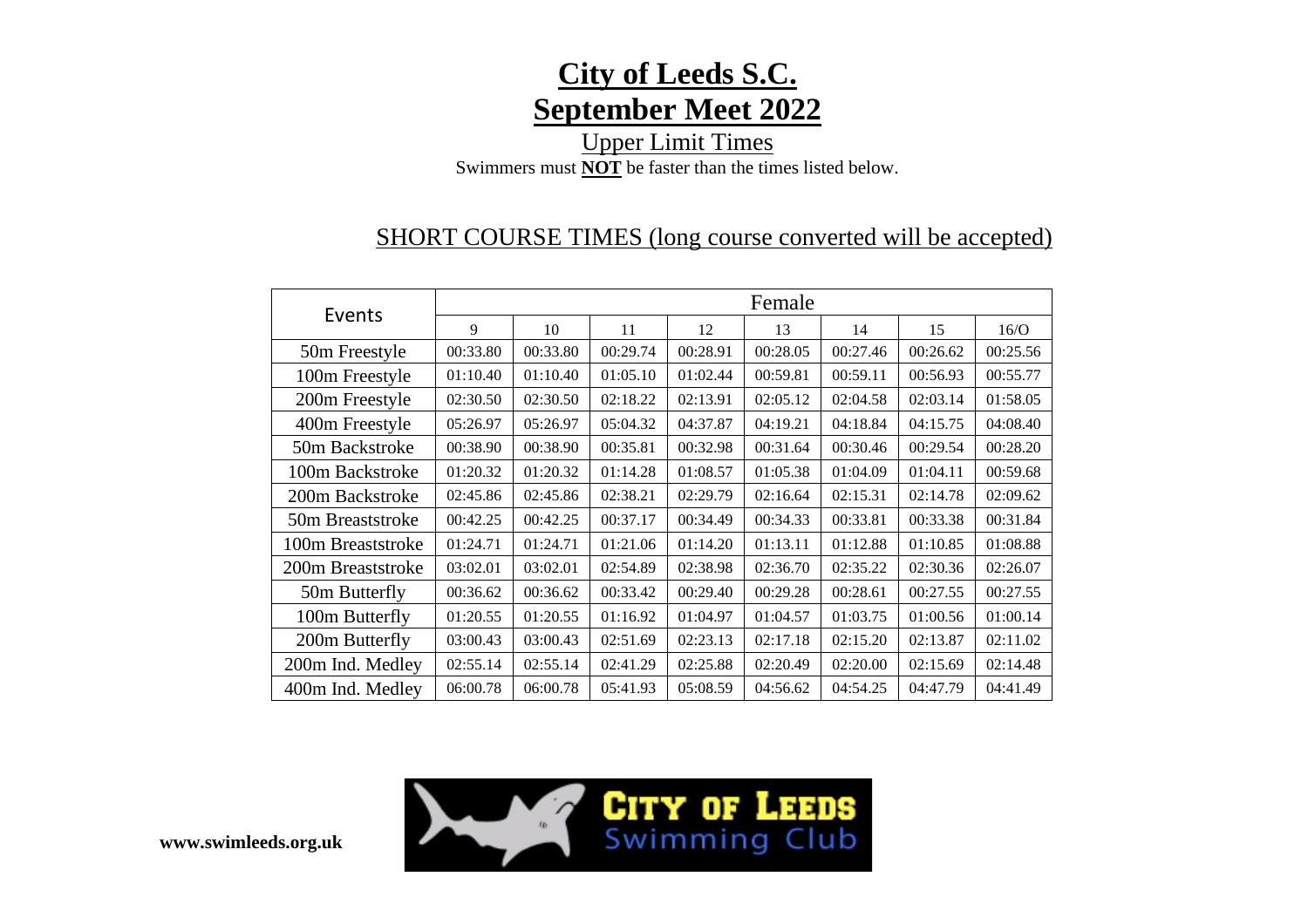## **City of Leeds S.C. September Meet 2022**

Summary of Club Entries

| <b>Male Entries</b>   | Number                                                       | @ £7.50                                                                                                     | Cost f |  |
|-----------------------|--------------------------------------------------------------|-------------------------------------------------------------------------------------------------------------|--------|--|
| <b>Female Entries</b> | Number                                                       | @ £7.50                                                                                                     | Cost f |  |
| <b>Coaches Passes</b> | Number                                                       | @ £25.00                                                                                                    | Cost f |  |
| Total cost            |                                                              |                                                                                                             | Cost f |  |
| <b>BACS</b> Code      | SEP22(CLUBCODE)<br>Sort Code: 402733<br>Account No: 41552961 | Your club code is something we will use<br>to identify your payment e.g Leeds $=$<br>COLEEDS (SEP22COLEEDS) |        |  |

*Entries to be received by 29th July 2022*

*Club ………………………………………………*

| <b>Poolside Passes</b>       |  |  |  |  |  |
|------------------------------|--|--|--|--|--|
| Name of Coach with DBS Check |  |  |  |  |  |
|                              |  |  |  |  |  |
|                              |  |  |  |  |  |
|                              |  |  |  |  |  |
|                              |  |  |  |  |  |
|                              |  |  |  |  |  |
|                              |  |  |  |  |  |
|                              |  |  |  |  |  |
|                              |  |  |  |  |  |
|                              |  |  |  |  |  |
|                              |  |  |  |  |  |
|                              |  |  |  |  |  |
|                              |  |  |  |  |  |

*CHEQUES TO BE MADE PAYABLE TO CITY OF LEEDS S.C*

*ALL DATA WILL BE PUBLISHED ON [www.swimleeds.org.uk](http://www.swimleeds.org.uk/)*

**Entries to Gala Entry Secretary, John Charles Aquatics Centre, Middleton Grove, Leeds, LS11 5DJ Entries sent to other addresses will not be accepted**